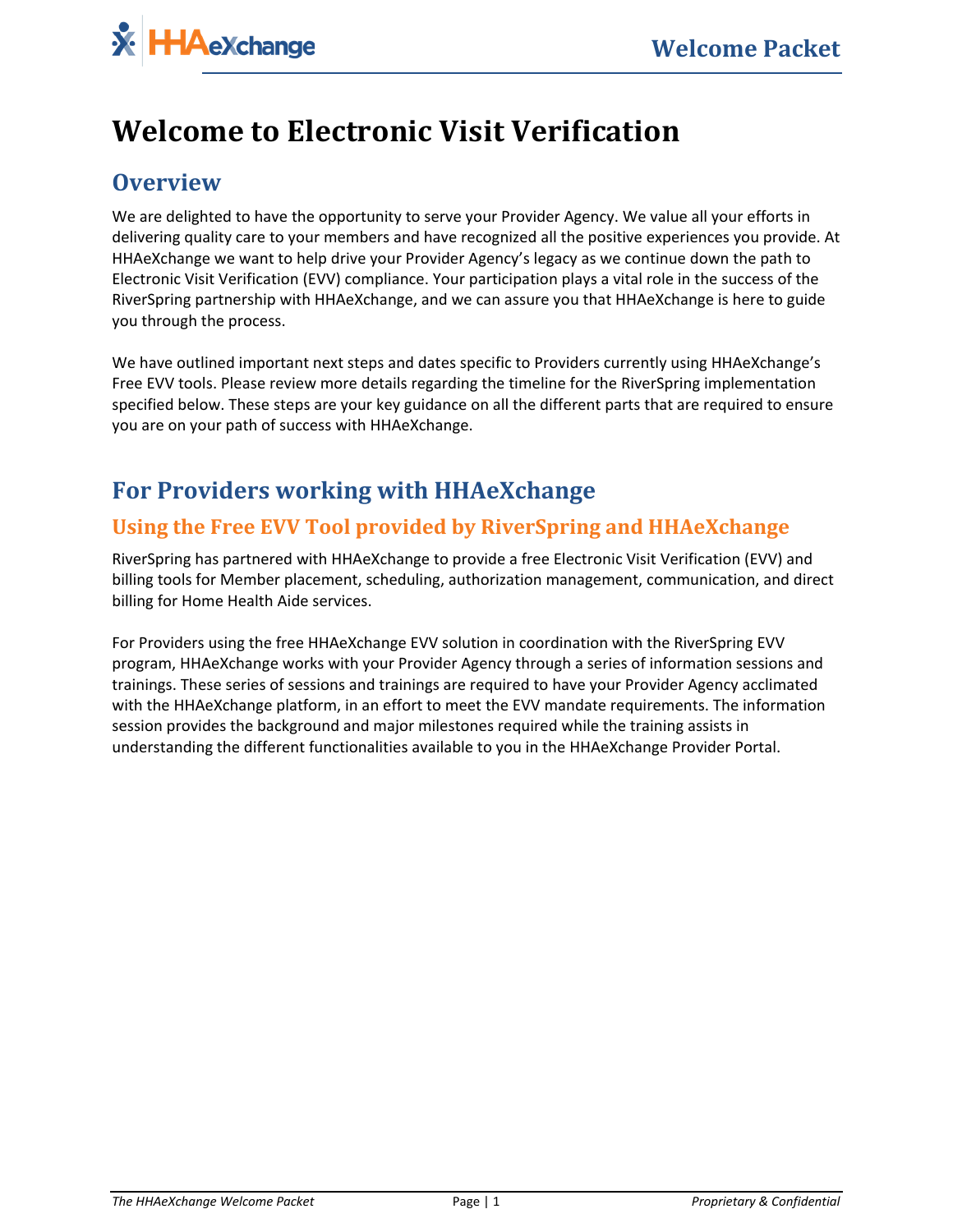

## **Timeline and Steps for Implementation Readiness**

The timeline below represents how a Provider can be compliant with the RiverSpring implementation.

| <b>Timeline Dates</b>                                                                                                                                                               | <b>Expectations</b>                                                                                                                                                                                                                                                                                                                                                                                                                                                                                                                                                                                                                                                                                                                                                                                                                                                                                                                                                                                                                                                 |
|-------------------------------------------------------------------------------------------------------------------------------------------------------------------------------------|---------------------------------------------------------------------------------------------------------------------------------------------------------------------------------------------------------------------------------------------------------------------------------------------------------------------------------------------------------------------------------------------------------------------------------------------------------------------------------------------------------------------------------------------------------------------------------------------------------------------------------------------------------------------------------------------------------------------------------------------------------------------------------------------------------------------------------------------------------------------------------------------------------------------------------------------------------------------------------------------------------------------------------------------------------------------|
| <b>Monday, May 2, 2022</b><br>Wednesday, May 4, 2022<br>Thursday, May 5, 2022<br>Wednesday, May 11, 2022<br><b>Friday, May 13, 2022</b><br>*Please select one session<br>to attend. | <b>Attend the Provider Information Session</b><br>Sessions are offered in the morning or afternoon. Attendance is<br>only required for ONE (1) session as all provide the same<br>information. The pre-recorded webinar sessions include a demo<br>of the HHAeXchange platform and allows for a Q/A chat option<br>to answer all questions.<br>Click here to register for the Provider Information Sessions                                                                                                                                                                                                                                                                                                                                                                                                                                                                                                                                                                                                                                                         |
| Wednesday, May 18, 2022                                                                                                                                                             | <b>System User Training-LMS Credentials</b><br>The LMS training modules are Optional. Receive login credentials<br>for Learning Management System to review videos, documents,<br>and test questions to ensure an understanding of the<br>HHAeXchange Provider Portal.                                                                                                                                                                                                                                                                                                                                                                                                                                                                                                                                                                                                                                                                                                                                                                                              |
| Week of May 23, 2022 -<br>May 27, 2022                                                                                                                                              | <b>System User Training Webinar Week</b><br>System User Training Webinar is Recommended. Register and<br>attend the training webinar week from Monday-Friday. Each day<br>a different aspect of HHAeXchange functionality is reviewed with<br>a live Q/A chat option allowing Providers to ask questions<br>related to the Provider Portal functionalities. Each webinar is<br>specific to the staff role in your Agency:<br><b>Topic</b><br><b>Day</b><br>Monday, May 23, 2022: Overview video<br>$\mathbf{1}$<br>$\overline{2}$<br>Tuesday, May 24, 2022: HHAX Management<br>Wednesday, May 25, 2022: When registering<br>below attend only the PM session on this day:<br>3<br><b>HHAX EVV (PM Session)</b><br>Thursday, May 26, 2022: Billing<br>4<br>5<br>Friday, May 27, 2022: Admin & Next Steps<br>Click here to register and review the description providing more<br>insight on the associated roles and content of each webinar.<br>These webinars are correlated with the LMS training and can be<br>attended by multiple staff members of your Agency. |
| The linked contract is<br>added on your<br><b>HHAeXchange Portal</b><br>beginning June 8, 2022.<br>Member and Authorization<br>Data will be visible as of<br>June 13, 2022.         | <b>Review Data and Begin Preparing Member Schedules</b><br>Once linked to RiverSpring, Providers need to review the<br>member and authorization data and begin preparing schedules<br>in HHAeXchange. Please review the contracted service codes<br>added on their HHAeXchange Portal (Admin > Contract Setup ><br>Search Contract (Contract Name: RiverSpring) > Billing Rates<br>Tab). Providers have the opportunity to add rates to the new<br>contract based on their current contract amount. Providers are<br>given the flexibility of managing and editing their rates as<br>needed.                                                                                                                                                                                                                                                                                                                                                                                                                                                                        |
|                                                                                                                                                                                     |                                                                                                                                                                                                                                                                                                                                                                                                                                                                                                                                                                                                                                                                                                                                                                                                                                                                                                                                                                                                                                                                     |